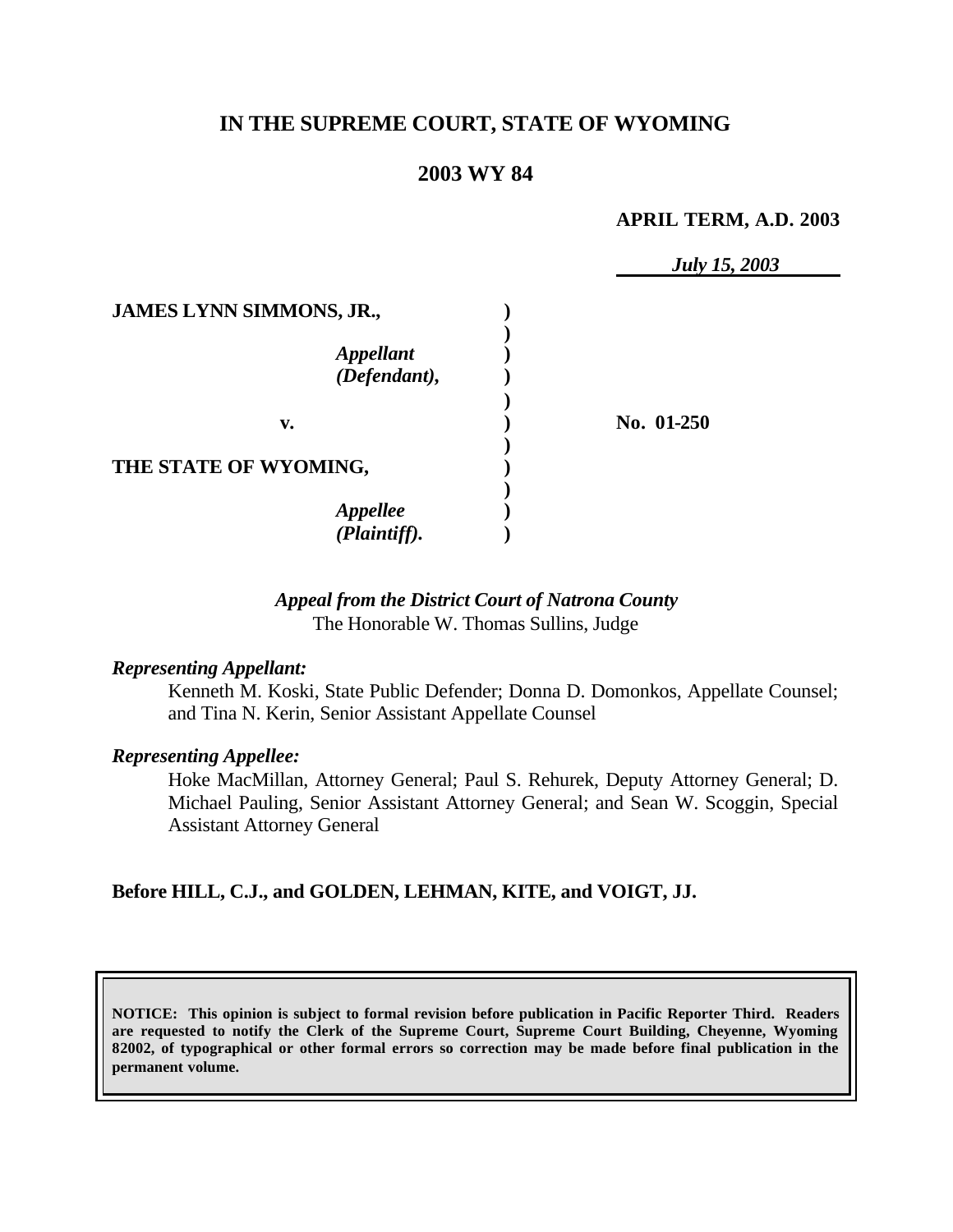### KITE, Justice.

[¶1] A jury convicted James Simmons, Jr. of child abuse and intimidating a witness. Mr. Simmons appeals, claiming prosecutorial misconduct, insufficiency of the evidence, and denial of a fair trial because of remarks made by a spectator during a witness' testimony and because the jury saw him in shackles. We hold the prosecutor's repeated attempts to introduce evidence of prior bad acts combined with his repetition of the inaudible testimony from the state's prime witness constituted prosecutorial misconduct requiring reversal and remand for a new trial.

### **ISSUES**

[¶2] Mr. Simmons raises the following issues:

I. Did the trial court err in forcing [Mr. Simmons] to walk to the witness stand, in front of the jury, while shackled, after defense counsel had requested a brief recess to unshackle [him], when the crux of the trial court's "reason" for doing so was that the trial was moving too slowly and [Mr. Simmons'] trial counsel should have made the request sooner?

II. Was [Mr. Simmons] denied a fair trial, and therefore due process of law, when a courtroom spectator audibly called one of the defense witnesses a "liar" as the defense witness testified, and the trial court did nothing to cure the problem?

III. Did the prosecutor commit misconduct by violating the trial court's pretrial order, referencing juvenile conduct of [Mr. Simmons], questioning the alleged victim ... about unnoticed prior bad acts of [Mr. Simmons], arguing [Mr. Simmons'] character as a reason to convict and repeatedly leading the alleged victim-witness . . . throughout the course of her testimony (and repeating her answers to the jury)?

IV. Was there insufficient evidence to convict [Mr. Simmons], given the manner in which the jury was instructed?

The state restates the issues as follows:

I. Whether [Mr. Simmons] was prejudiced by walking to the witness stand in front of the jury while shackled?

II. Whether [Mr. Simmons] was denied a fair trial when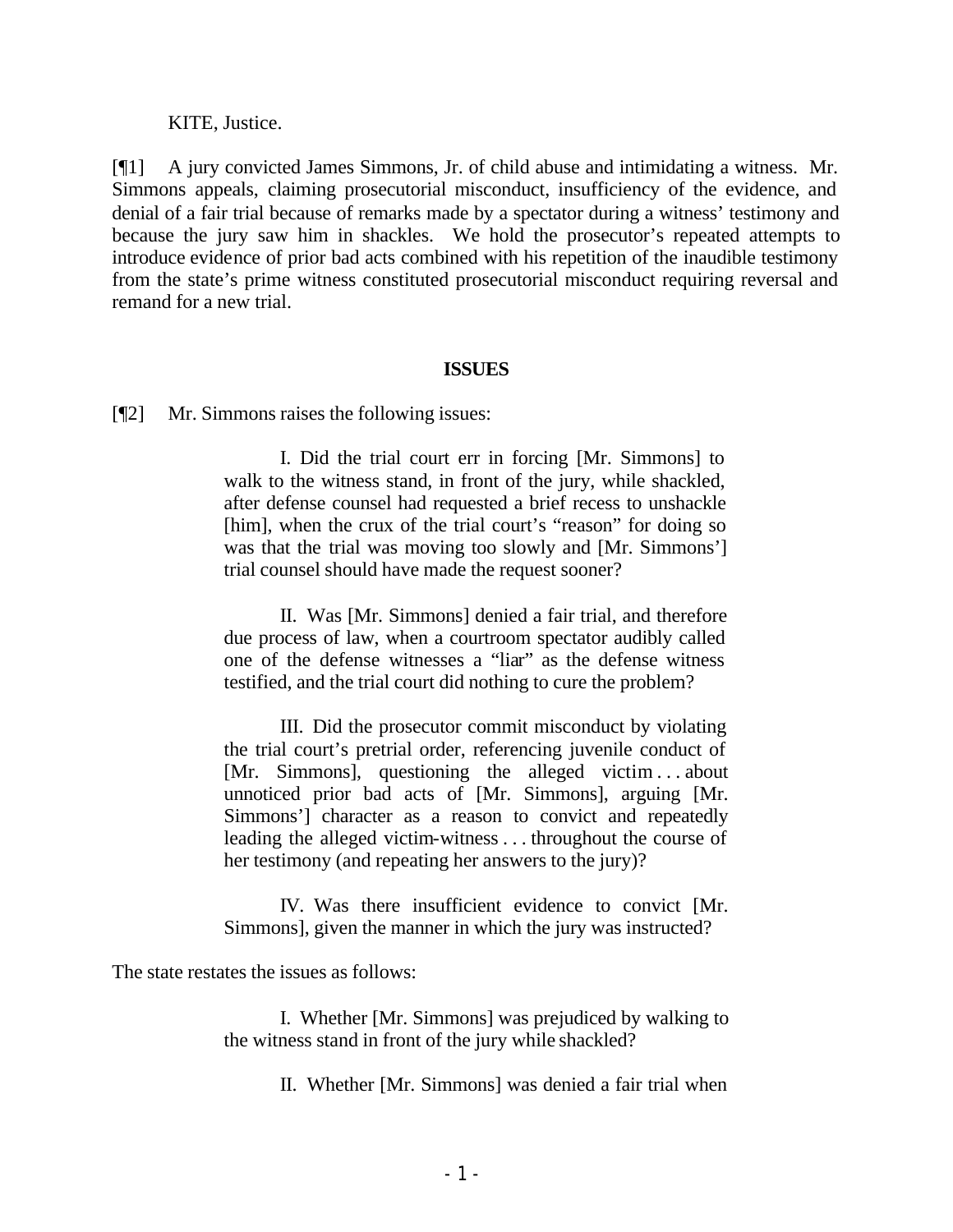a courtroom spectator whispered "liar" to her husband as a defense witness testified?

III. Did the prosecutor commit prejudicial misconduct when he asked questions regarding [Mr. Simmons'] prior bad acts and when he repeated the answers of a witness during direct examination?

IV. Was there sufficient evidence to convict [Mr. Simmons], in light of the manner in which the jury was instructed on the elements of the crimes with which he was charged?

# **FACTS**

[¶3] Mr. Simmons and his girlfriend, Natalia Bradford, are the parents of two young children: a boy, B.S.; and a girl, A.S. At the time of the events giving rise to this case, B.S. was twenty months old, and A.S. was three years old. In the late morning of March 29, 2001, a neighbor came to Mr. Simmons' apartment in Casper. B.S. met her at the door. The neighbor noticed bruises on B.S.'s face and dried blood around his lips and ear. She asked Ms. Bradford what happened. Receiving no response, the neighbor took the children upstairs to her apartment. Once upstairs, she and her husband noticed more bruising on B.S.'s body. They telephoned the Department of Family Services (DFS). Sometime later, two police officers arrived along with Joanne Robinson, an investigator from DFS. In the meantime, Ms. Bradford had retrieved the children and taken them back downstairs.

[¶4] The officers and Ms. Robinson went to Mr. Simmons' apartment, observed B.S., and questioned Mr. Simmons about the bruises on the boy's forehead and back. The testimony concerning Mr. Simmons' response was somewhat inconsistent. Ms. Robinson testified Mr. Simmons told her B.S. fell down a lot, hitting his head and back. John Hatcher, a Casper police officer, testified Mr. Simmons said B.S. threw a fit the night before in which he flung himself down onto the floor and hit his head on a toy. Law enforcement took the boy into protective custody and turned him over to DFS. Ms. Robinson took him to the hospital where he was examined by Mel Meyer, the emergency room physician. Dr. Meyer's report reflected the following assessment of B.S.'s condition: dehydration, multiple contusions/abrasions, prominent subarachnoid space, and neglect/abuse. Dr. Meyer testified B.S. had suffered nonaccidental trauma, meaning the bruises were not the result of falling down. He also testified the subarachnoid space was consistent with previous trauma.

[¶5] Patrick Carr, the lead detective on the case, arrived at the hospital while B.S. was being examined. Officer Carr spoke to Mr. Simmons, who was in the hospital waiting room. Mr. Simmons told Officer Carr that B.S. fell down a lot and had tantrums in which he banged his head against the wall. Officer Carr asked Mr. Simmons if he would come down to the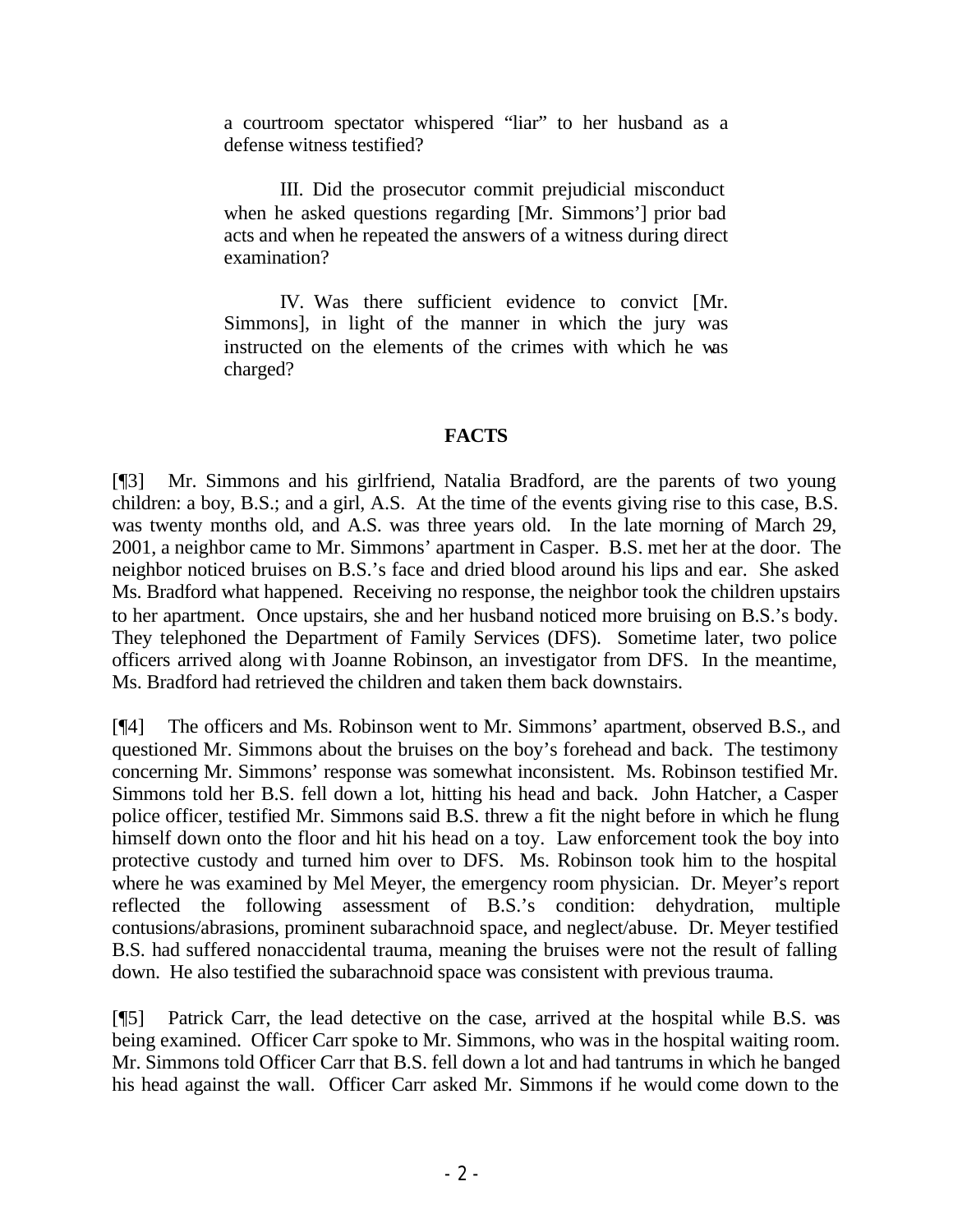police station for a more thorough interview. Mr. Simmons agreed. An interview was conducted at the police station, and Mr. Simmons again denied causing B.S.'s injuries.

[¶6] The next morning, Officer Carr interviewed Ms. Bradford, who initially told him the same story as Mr. Simmons. Toward the end of the interview, however, she said Mr. Simmons had on occasion put B.S. in the corner and held his head against the wall and had done so on March 28, 2001. In addition, after initially denying that Mr. Simmons ever spanked the boy, she changed her story and said he had spanked B.S. in the past. She also advised the officer that she was planning to leave Mr. Simmons.

[¶7] Officer Carr then interviewed Mr. Simmons again who was initially cooperative and willing to answer questions. During this interview, Officer Carr confronted Mr. Simmons with the new information obtained from Ms. Bradford. Mr. Simmons said he did put B.S. in the corner but did not do so forcefully and he held him by his shoulders, not his head. He also admitted spanking B.S. on his diaper. When Officer Carr asked him about Ms. Bradford's plans to leave him, Mr. Simmons said he did not wish to speak anymore and requested an attorney. Officer Carr concluded the interview and placed Mr. Simmons under arrest.

[¶8] The following Monday, Ms. Bradford came back to the station and asked to speak with Officer Carr. During this interview, she told him she lied during the previous interview because Mr. Simmons had threatened to kill her if she told the truth. Now that he was in jail, she said she felt safe in coming forward with the truth. She said Mr. Simmons was coming down from "cranking" on March 28, 2001, they got into a fight, and he began hurting B.S. She said Mr. Simmons forced B.S. into the corner and, whenever the boy turned or tried to walk away, Mr. Simmons grabbed him by the head and forced him back, holding his forehead against the walls. She further reported Mr. Simmons repeatedly grabbed B.S., picked him up, and threw him on the bed. She also said he kicked the boy in the stomach when he was down on the floor. She told Officer Carr that, when she tried to intervene, Mr. Simmons hit her and pulled out a clump of her hair.

[¶9] Mr. Simmons was charged with child abuse, intimidating a witness, and battery. The latter two charges were based upon Ms. Bradford's allegations that Mr. Simmons threatened to kill her if she told the truth and hit her when she attempted to intervene in his abuse of B.S. Mr. Simmons was tried before a jury beginning July 30, 2001. On August 1, 2001, the jury found Mr. Simmons guilty of child abuse and witness intimidation and acquitted him of battery. The trial court sentenced him to serve two consecutive terms of not less than fortyeight months nor more than sixty months in the Wyoming State Penitentiary.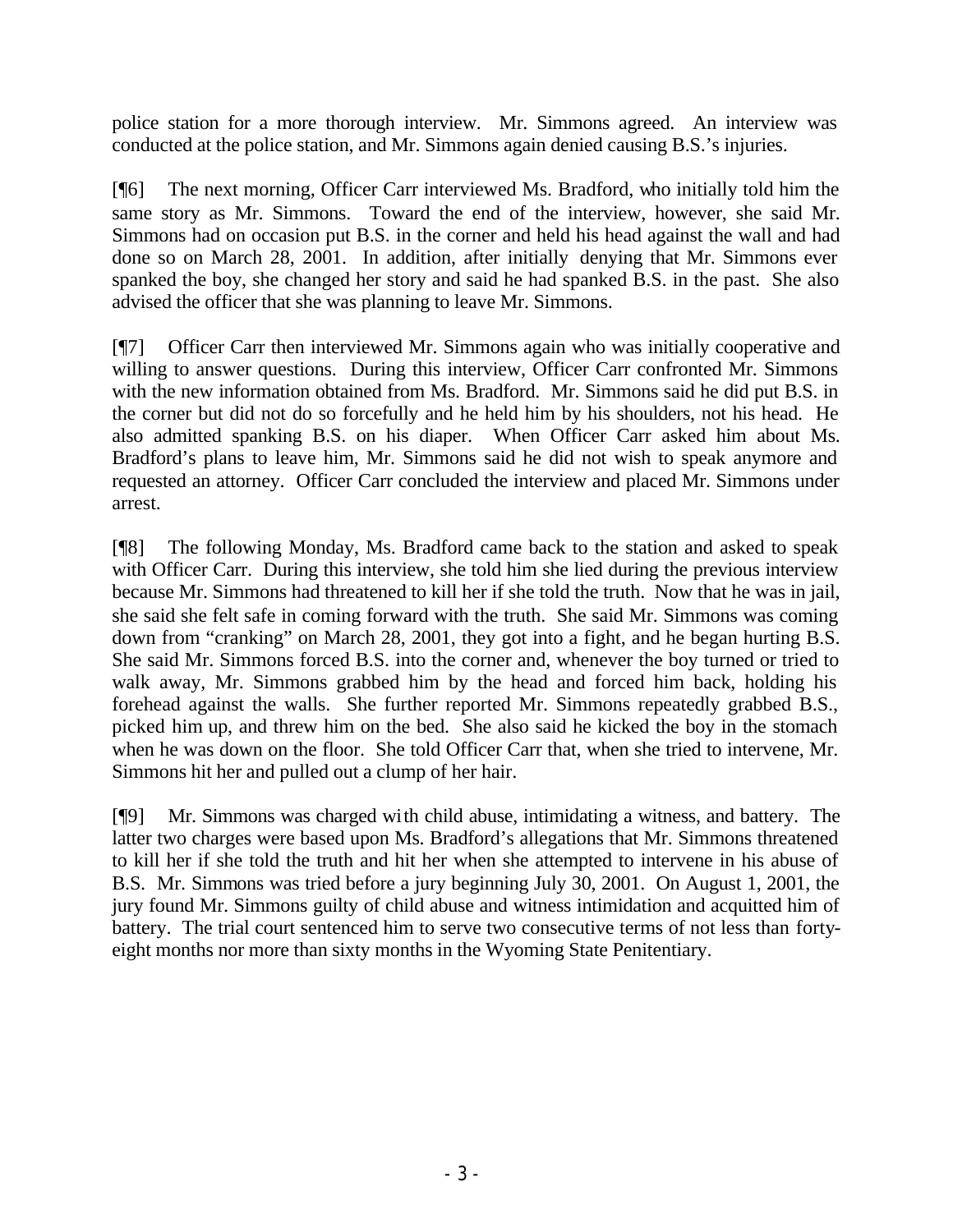# **DISCUSSION**

# **A. Prosecutorial Misconduct**

[¶10] Mr. Simmons contends prosecutorial misconduct occurred at several stages during the trial. He claims the prosecutor repeatedly solicited prohibited testimony concerning prior bad acts, improperly referred to prior bad acts during his closing argument, and committed misconduct by repeating Ms. Bradford's testimony in response to his questions. Mr. Simmons asserts the cumulative effect of these instances of misconduct denied him a fair trial.

[¶11] Looking first to the assertion that the prosecutor solicited testimony of prior bad acts, we find the following relevant facts in the record. Prior to trial, defense counsel filed a motion asking the state to provide notice of its intent to introduce evidence of prior bad acts under W.R.E. 404(b). The record contains no such notice, leaving us to conclude the state did not notify the court or the defense that it intended to introduce such evidence. Although there are references by the trial court to pretrial rulings prohibiting evidence of prior bad acts, we have been unable to locate any such ruling in the record before us.

[¶12] At trial, during the state's redirect examination of Ms. Bradford, the following exchange occurred:

Q Was he on probation in Texas?

[DEFENSE COUNSEL]: Objection, Your Honor, I don't know how this is relevant.

THE COURT: I'll sustain on relevancy.

. . . .

Q Now, had you related the incident that occurred on March  $28<sup>th</sup>$ , was there any other incident where the Defendant had attacked you in that manner?

[DEFENSE COUNSEL]: Objection, Your Honor. We're once again going beyond the scope of the original direct and now we're going into matters that could be 404(b) evidence of prior bad acts that hadn't been noticed.

[PROSECUTOR]: Your Honor, I think I made the same objection, her ability as a parent, her mother is relevant, but now the Defendant's ability to be a father and what he's doing is not relevant?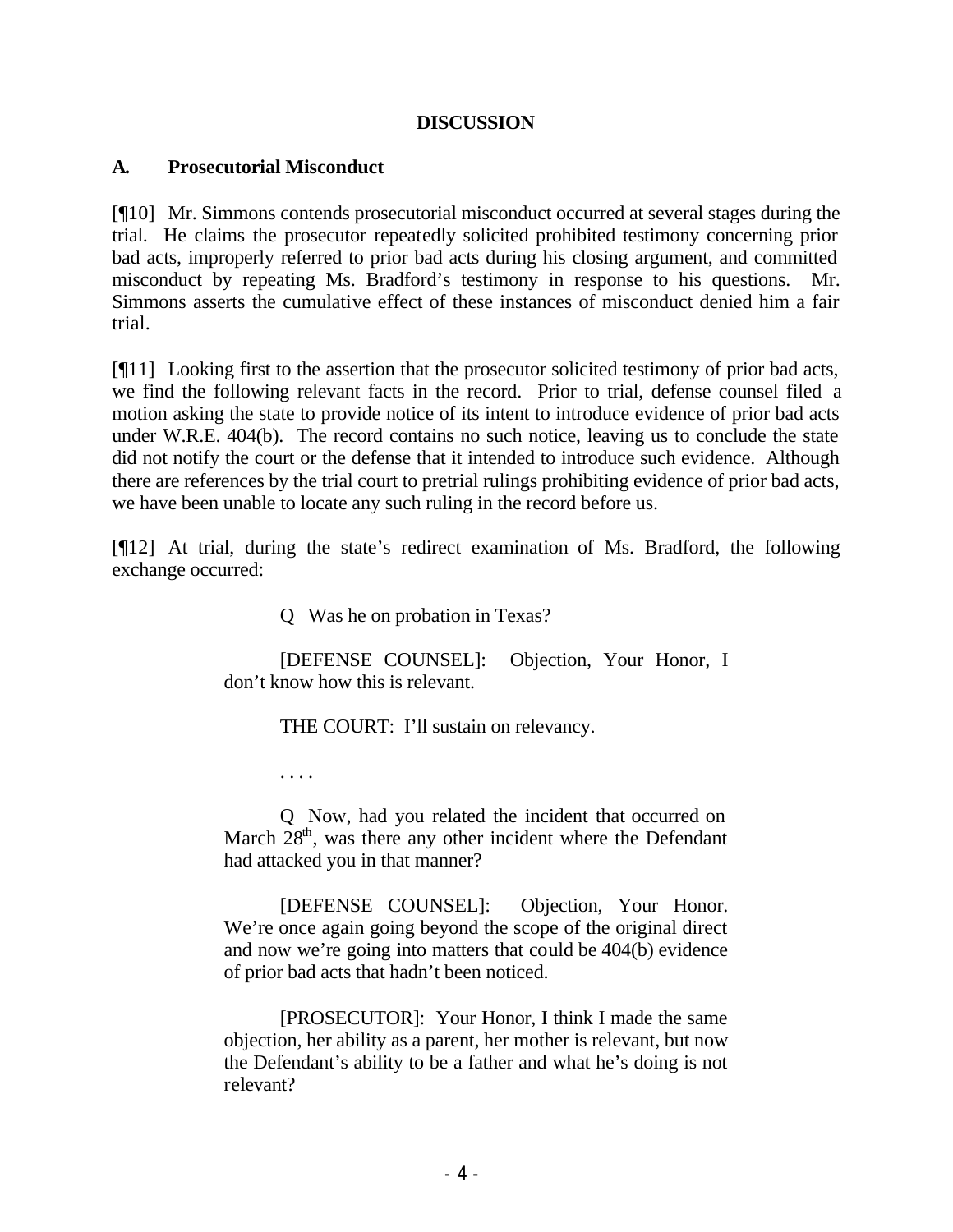THE COURT: I'll sustain. We have a battery claim in this case and I think that charge and that incident needs to stand on its own. I do think that balancing out 404(b) and also relevancy and 403 of the Wyoming Rules of Evidence that we have been going into an area I think we need to stay out of. So I'll sustain the objection.

Then, during the state's cross-examination of Mr. Simmons' mother, the following discussion occurred:

> $Q \dots$ . When your son was in trouble in Texas, he was also placed on probation, wasn't he?

> [DEFENSE COUNSEL]: Objection, Your Honor. We're getting to 404(b) material here and we've already discussed that and had a ruling on it.

> [PROSECUTOR]: Your Honor, she's testified, they opened the door to his character and they opened the door all the way back to 1997 in Texas and what a good father he was and how much time he spent with the kids and they opened the door to his character in regard to this. It's not 404(b) now, Your Honor. It's character evidence of the Defendant.

> THE COURT: I'll sustain the objection. I think that consistent with the pretrial rulings and with my feeling there needs to be some bounds to inquiry in this area. I'll sustain.

Despite the trial court's ruling, the prosecutor later asked the witness again whether Mr. Simmons was on probation in Texas. He also raised the issue of prior bad acts in the following exchange:

> Q Correct me if I'm wrong, but wasn't he placed in the Wyoming Boys School?

> [DEFENSE COUNSEL]: Your Honor, I object to that as a juvenile record but beyond the scope.

> [PROSECUTOR]: This doesn't go to criminal conduct, Your Honor. This goes to raising her son --

> > THE COURT: Please approach, if you would, counsel.

(Proceedings held at the bench.)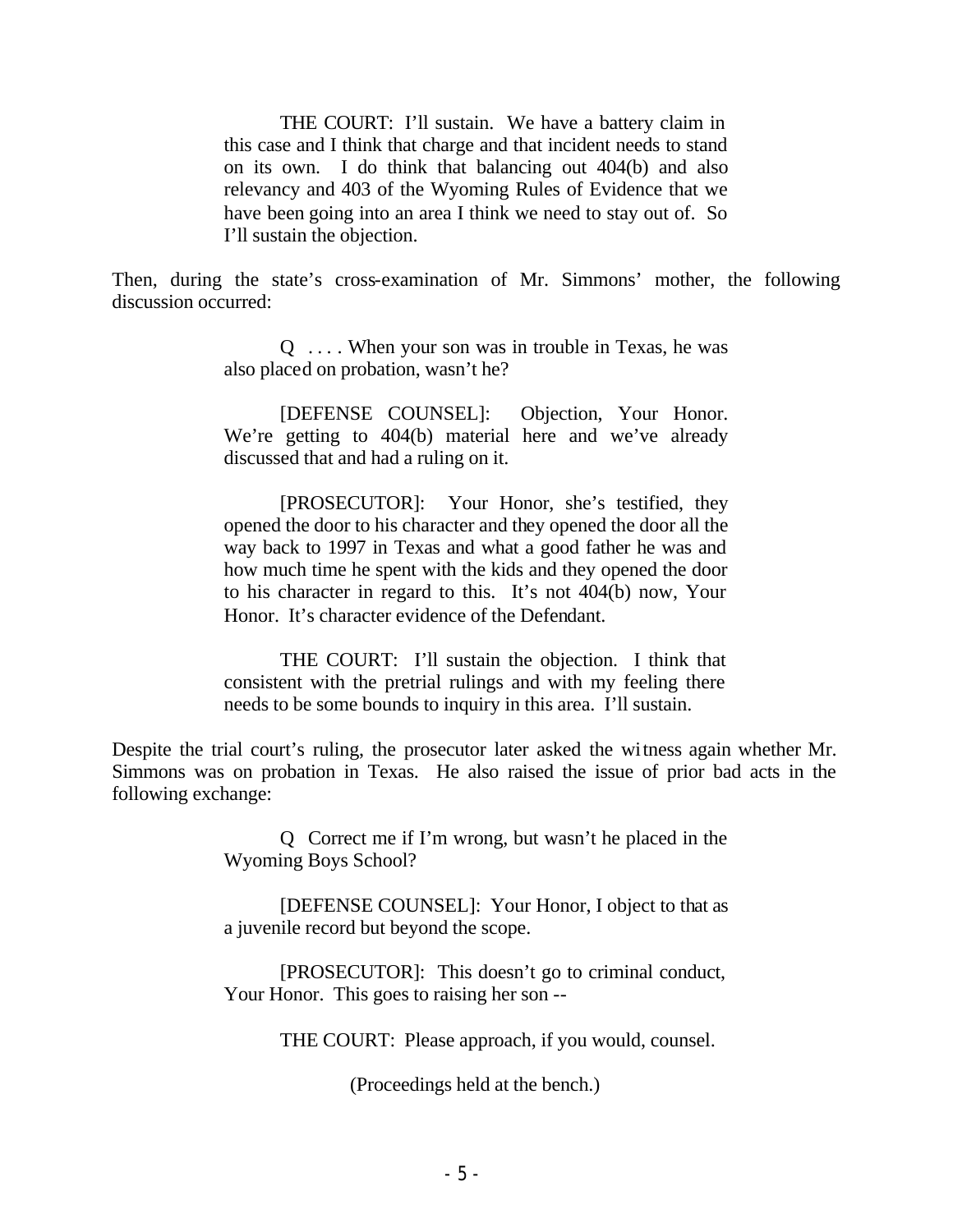THE COURT: I'm inclined to come down very hard on the prosecution. You've been tap dancing around other bad acts, conduct, convictions. I know perhaps the door has been opened to part of it, but I think this inquiry, as I see it, is in violation of the pretrial order and I think you're trying to continue to beat in every way and every angle you can the Defendant's prior criminal record.

I have to agree that juvenile court matters are confidential and I think perhaps there was some discussion and some general opinions from this witness that may relate to her son's background, but I think attempting to impeach or inquire in this area is completely improper. But I'll allow you to convince me and tell me why I'm wrong, giving your view of why you need to inquire about juvenile convictions and juvenile dispositions.

[PROSECUTOR]: Your Honor, I'm not going to go into that area any further. I think the Court has made your position clear. It's just, Your Honor, that they can come in and put the Defendant's character into issue by indicating what a great son he was and father, and I'm trying to establish that's certainly not the case. I, as the prosecution, can't do that in the case in chief.

They opened the door to that both in their opening statement and in numerous questions they have been asking that witness and I believe it's relevant because they have opened the door.

THE COURT: Anything else, [defense counsel]?

[DEFENSE COUNSEL]: I agree with the Court and say that we certainly admitted to the warrant and the charges in Casper that he was serving in October, and I have no objection to the discussion of that felony, which is the only felony on his record, and would ask that he be restrained, limited only to that particular matter.

THE COURT: Okay. Well, I'll rule that I'll sustain the objection and I'm going to instruct the prosecution that I do not want any more questioning in this area. I feel it's improper. It's beyond the scope of the rulings I made pretrial in this case as to other bad acts.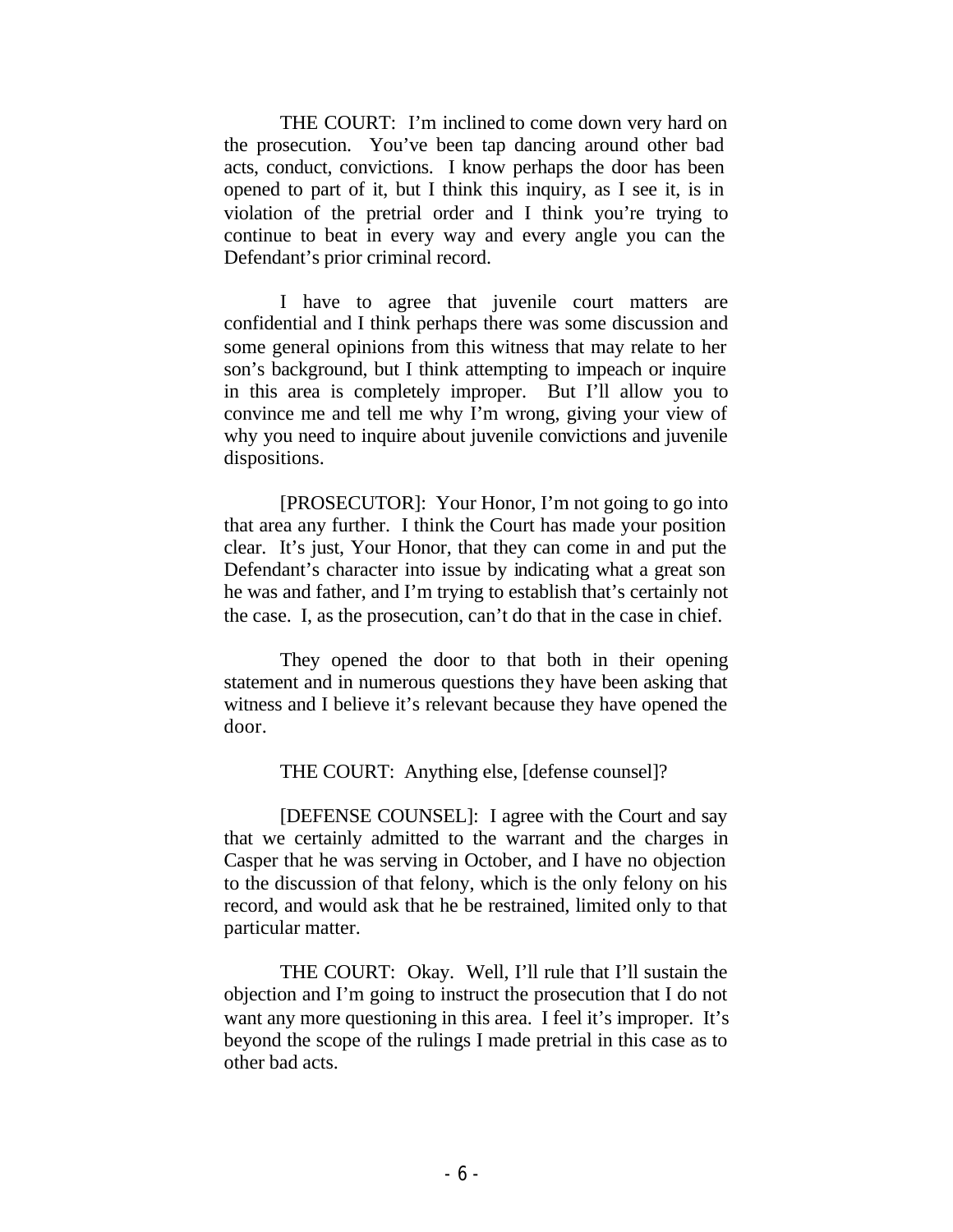If you want to go into other areas, let's do it outside the presence of the jury and you make an offer of proof as to what other criminal conduct and bad acts you specifically want to inquire of this witness. Thank you.

(Proceedings held in open court.)

THE COURT: After conference at this bench, the Court sustains the pending objection. I strike the last question asked by [the prosecutor] and instruct the jury to disregard it completely.

[¶13] Mr. Simmons also claims prosecutorial misconduct occurred when the prosecutor used inadmissible character evidence during closing argument:

> Now, you have to also look at the character of the Defendant and one way to do that is to, I guess, look at his past. He is a convicted felon. I'm not going to sit here and say because he's a convicted felon means he's automatically guilty of this offense because that's not the case, but it does indicate a lot about his character and what he's all about, what he's into.

Defense counsel did not object to this argument.

[¶14] Finally, Mr. Simmons asserts prosecutorial misconduct occurred when, during direct examination of Ms. Bradford, the prosecutor began a number of his questions by repeating the witness' response to his last question.

- Q Where have you been for the last couple of days?
- A In Colorado.
- Q *In Colorado?*
- A Yes.
- Q When did you get here?
- A About 3:00 this morning.
- Q *3:00 this morning?*
- A Yes.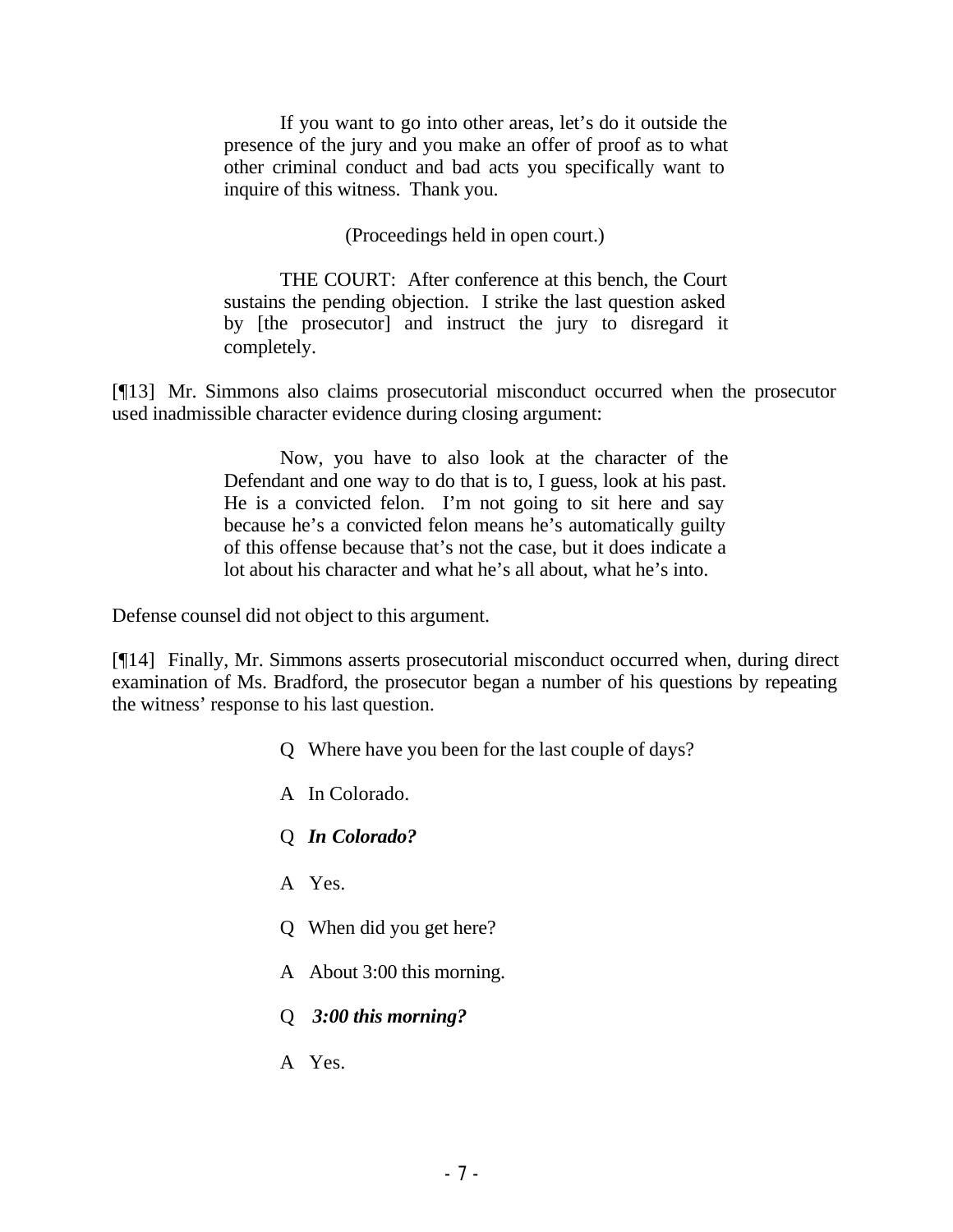(Emphasis added.) The record reflects this type of questioning–Ms. Bradford answering inaudibly and the prosecutor repeating her answer for the jury–occurred with some frequency throughout the direct examination.<sup>1</sup> The following excerpt further illustrates the problem:

> Q . . . . Was James home the day before on Wednesday, March  $8^{\text{th}}$ ?

> > A For a while he was.

Q *For a while***.** What time of the day was he home?

A A little before noon maybe.

Q *Before noon***?**

A And then he left. He was in and out pretty much.

Q *He was in and out* throughout the day on Wednesday?

A Right.

Q Okay. Now, did anything unusual happen that day?

A Yes.

Q What happened that was unusual?

A We were fighting and James was arguing throughout the day.

Q *You and James were fighting and arguing throughout the day***.** What was -- what were you arguing about, fighting about?

A I had told him that I was leaving with my kids.

Q Speak up.

A I told him that I was leaving and taking the kids.

Q *You told him that you were leaving* --

<sup>&</sup>lt;sup>1</sup> The prosecutor's direct examination of Ms. Bradford consists of forty-two pages in the trial transcript. Of those forty-two pages, sixteen (or more than one-third) contain this type of questioning.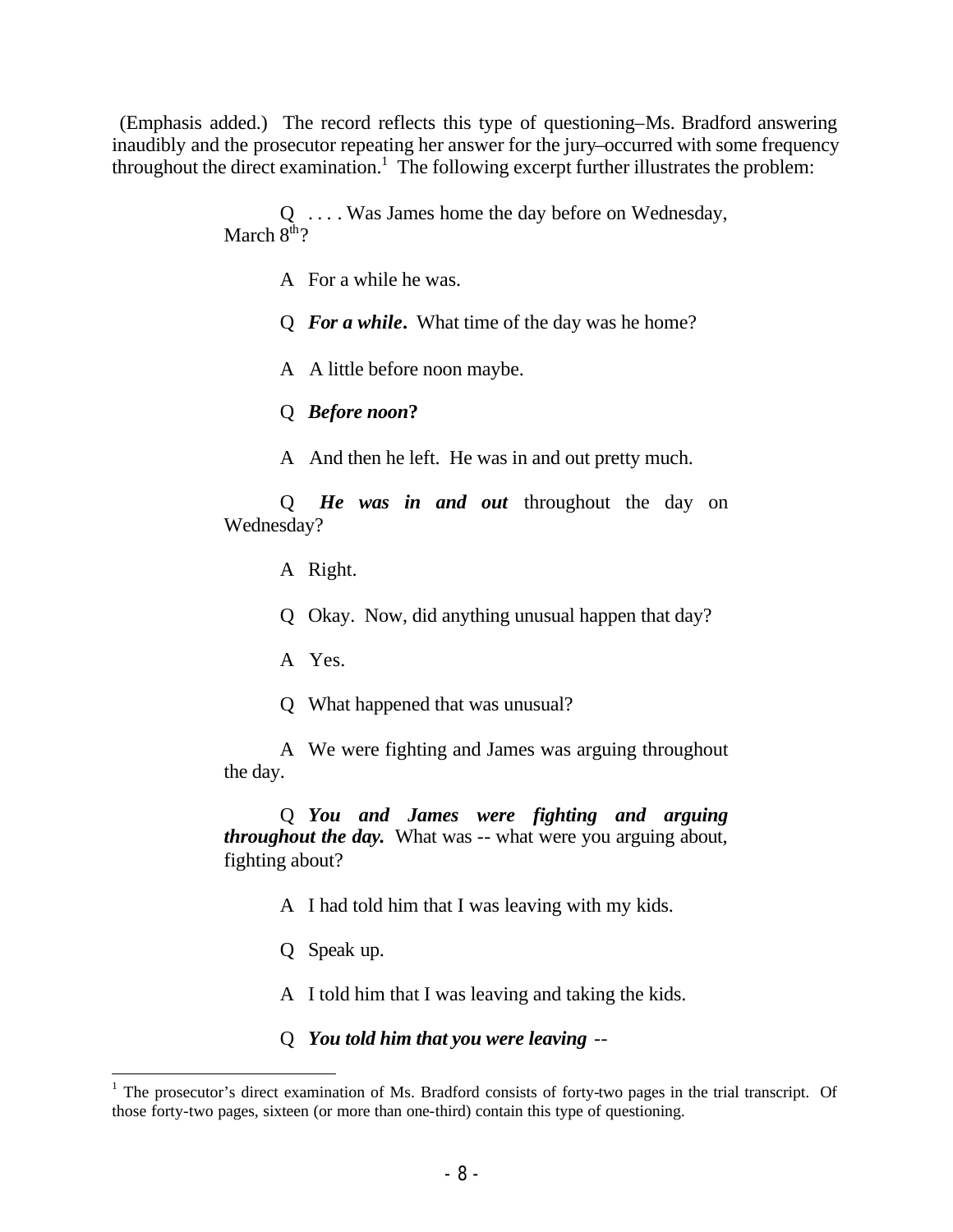[DEFENSE COUNSEL]: Your Honor, counsel keeps repeating the answer.

THE COURT: I'll sustain. You have been repeating questions from the outset.

JUROR: We can't hear, Your Honor. If he doesn't repeat it, we wouldn't be able to understand. We can't hear her so when he says what she says it helps.

THE COURT: Yeah. It's an improper questioning, though. I'll stand by my ruling. The witness needs to speak up.

 (Emphasis added.) Despite the trial court's ruling, the prosecutor continued to repeat the witness' answers for the jury on a recurring basis. Defense counsel reiterated her objection. After the lunch recess, the trial court offered the following remarks in open court:

> [T]he jury has advised the bailiff that they are having a difficult time hearing Ms. Bradford and I think I've spoken out on that a couple times. I would ask that you speak directly into the microphone, that you speak up.

> To the extent the jury cannot hear testimony they obviously can't consider that. There's only so much the Court can do and I leave it up to counsel to emphasize upon the witness the need to speak up and to present testimony that the jury can, in fact, hear and consider.

Thereafter, the frequency of repeated answers diminished.

[¶15] In reviewing claims of prosecutorial misconduct, we have said:

Prosecutorial misconduct "'has always been condemned in this state*.*'" *Earll v. State*, 2001 WY 66, ¶9, 29 P.3d 787, ¶9 (Wyo. 2001) (quoting *Valerio v. State*, 527 P.2d 154, 156 (Wyo. 1974)). Whether such misconduct has been reviewed on the basis of harmless error, W.R.Cr.P. 52(a) and W.R.A.P. 9.04, or on the basis of plain error, W.R.Cr.P. 52(b) and W.R.A.P. 9.05, this Court has focused on whether such error affected the accused's "substantial rights." The accused's right to a fair trial is a substantial right. "Before we hold that an error has affected an accused's substantial right, thus requiring reversal of a conviction, we must conclude that, based on the entire record, a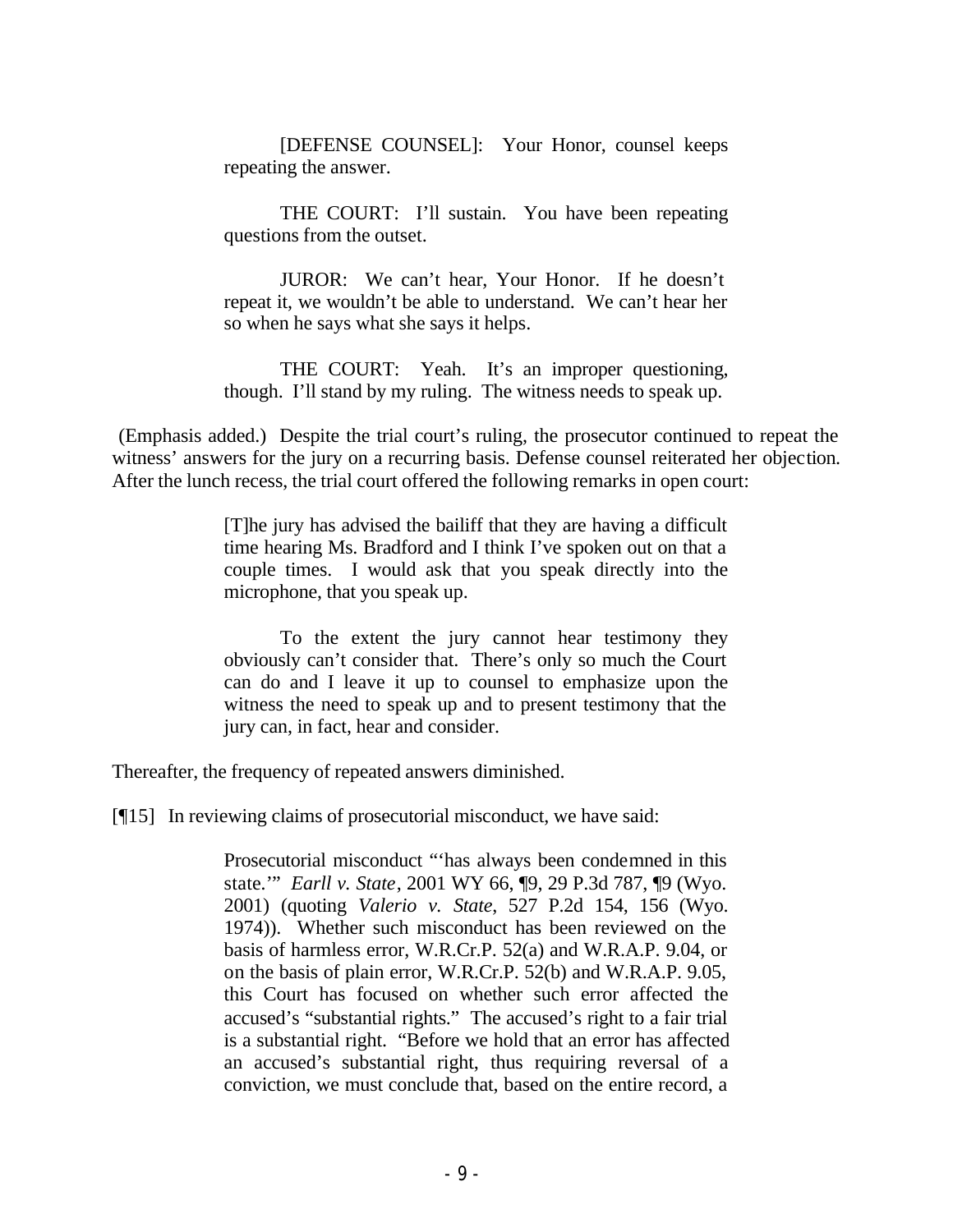reasonable possibility exists that, in the absence of the error, the verdict might have been more favorable to the accused." *Earll*, ¶9.

*Williams v. State*, 2002 WY 136, ¶21, 54 P.3d 248, ¶21 (Wyo. 2002) (some citations omitted). From our review of the record, we conclude the case against Mr. Simmons was not without difficulty. The only witness against him with firsthand knowledge of the events leading to B.S.'s injuries was Ms. Bradford. The testimony at trial was that she gave inconsistent accounts of what happened, first confirming Mr. Simmons' statement that he did not inflict the injuries upon B.S. and then recanting and accusing Mr. Simmons of abusing the boy. Mr. Simmons also gave inconsistent statements, first telling law enforcement and DFS officials that B.S.'s injuries resulted from falls or tantrums and later testifying Ms. Bradford inflicted the injuries.

[¶16] Other evidence presented at trial also raised questions about Ms. Bradford's credibility, including letters she wrote to Mr. Simmons after he was arrested and DFS records indicating B.S. was removed from her care while Mr. Simmons was incarcerated. A significant portion of her testimony on direct examination likely would have gone unheard by the jury but for the prosecutor's practice of repeating her inaudible responses. The trial court admonished the prosecutor about this mode of questioning but it continued with some regularity throughout the direct examination.

[¶17] While the prosecutor's manner of questioning Ms. Bradford is somewhat troubling, it is not sufficient, by itself, to warrant reversal. However, that questioning, when combined with the prosecutor's improper and repeated attempts to insert prior bad acts and Mr. Simmons' character into the jury's determination–attempts made over defense counsel's objections and the trial court's rulings prohibiting such evidence–convinces us a reasonable probability exists that Mr. Simmons' right to a fair trial was affected.

[¶18] Despite having provided no notice of intent to raise prior bad acts, the prosecutor asked questions not once but on three separate occasions during trial about Mr. Simmons having been on probation in Texas. The prosecutor raised the issue a second and a third time even after the trial court sustained a defense objection to such questions. Again without notice, the prosecutor raised the specter of prior bad acts by asking Ms. Bradford about other incidents where Mr. Simmons had attacked her. The trial court sustained an objection as to that question. Undaunted, the prosecutor persisted in his efforts to apprise the jury of Mr. Simmons' prior criminal record by asking about his juvenile record and whether he had been placed in the Wyoming Boys' School. This time, the trial court called counsel to the bench, sharply admonished the prosecutor, sustained the defense objection, struck the question, and instructed the jury not to consider it. Nevertheless, in closing argument, the prosecutor asked the jury to look at Mr. Simmons' character and suggested one way to do that was by looking at his past.

[¶19] W.R.E. 404(b) clearly prohibits evidence of prior bad acts to prove character disposed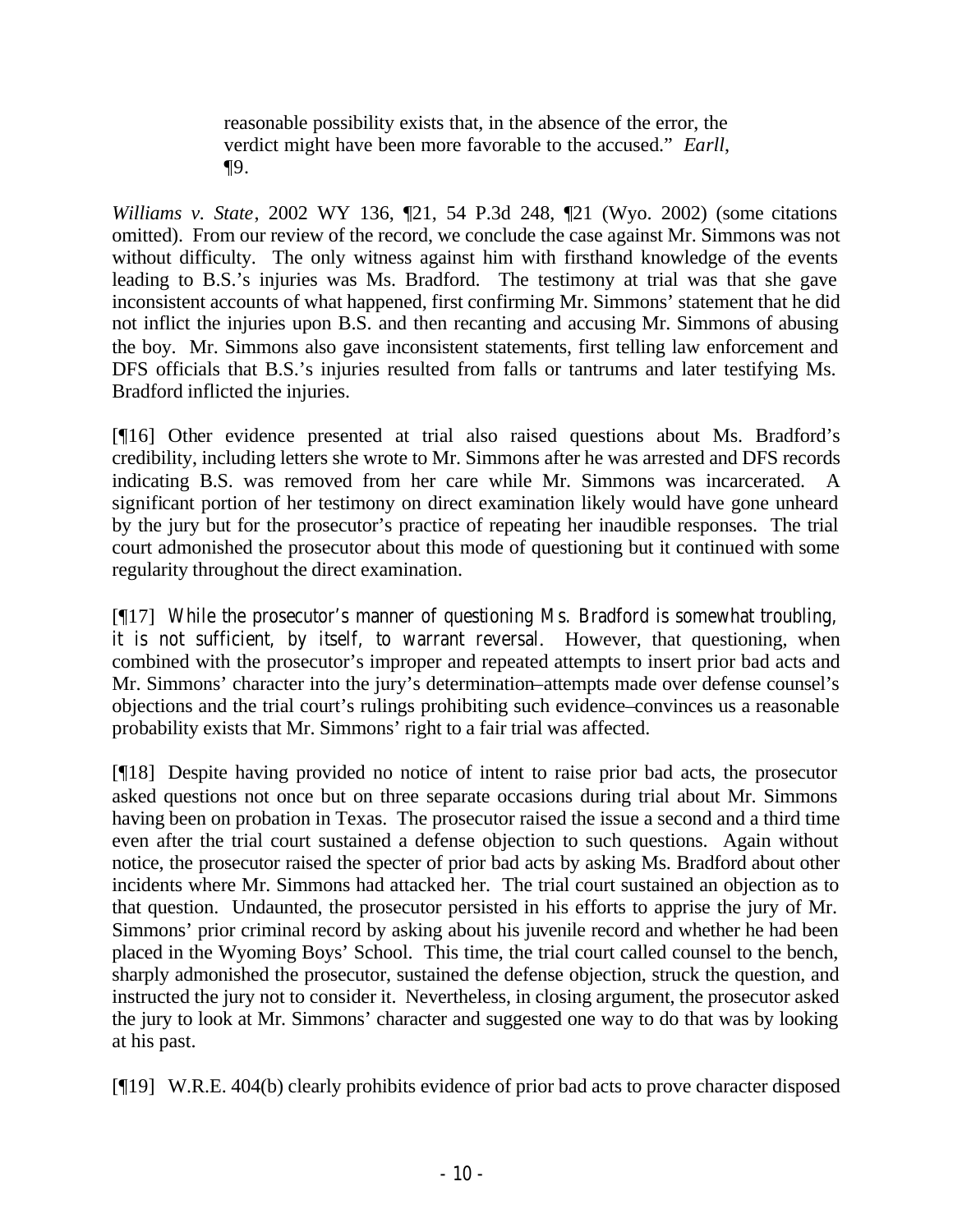to criminal conduct. Under this subsection, evidence is inadmissible if the thrust of the evidence is only to demonstrate that the defendant has a disposition to commit crimes. *Gleason v. State*, 2002 WY 161, ¶17, 57 P.3d 332, ¶17 (Wyo. 2002). No other purpose for the prosecutor's repeated references to prior bad acts appears in the record, nor was any identified by the prosecutor. We conclude, based upon the entire record, a reasonable probability exists that, absent the prosecutor's conduct, the verdict might have been more favorable to the accused. The prosecutor's conduct, therefore, affected a substantial right, requiring reversal of the conviction and remand of the case for a new trial.

[¶20] On remand, the state will be required to comply with *Howard v. State*, 2002 WY 40, 42 P.3d 483 (Wyo. 2002), if it intends to reference prior bad acts. In *Howard*, a case decided after Mr. Simmons' 2001 trial, we held that the filing of a pretrial demand for notice of intent to introduce evidence under W.R.E. 404(b) shall be treated the same as an objection and requires the state to justify the evidence as proper under W.R.E. 404(b), relevant, and more probative than unfairly prejudicial. In reaching this result, we said:

> Not only will such a rule enhance the defendant's prospects of receiving due process and a fair trial, it will also enhance the district court's ability to reflect and rule upon a significant evidentiary issue. Rulings on uncharged misconduct evidence are too important to be made in the heat and pressure of a trial, with the jury twiddling its thumbs in the next room.

2002 WY 40, ¶23.

# **B. Shackling**

[¶21] During its case in chief, the defense informed the trial court that Mr. Simmons would be its next witness. Defense counsel then asked to approach the bench, and the following discussion took place:

> [DEFENSE COUNSEL]: The Defendant is in shackles. I would just as soon he not go to the witness stand in shackles. I apologize for not anticipating this beforehand, but we would ask for just a short recess so that he can make that trip and then come right back.

> > THE COURT: [Prosecutor]?

[PROSECUTOR]: No objection, Your Honor. I know this has happened before and sometimes we've taken the shackles off underneath the table. It's whatever the Court wants.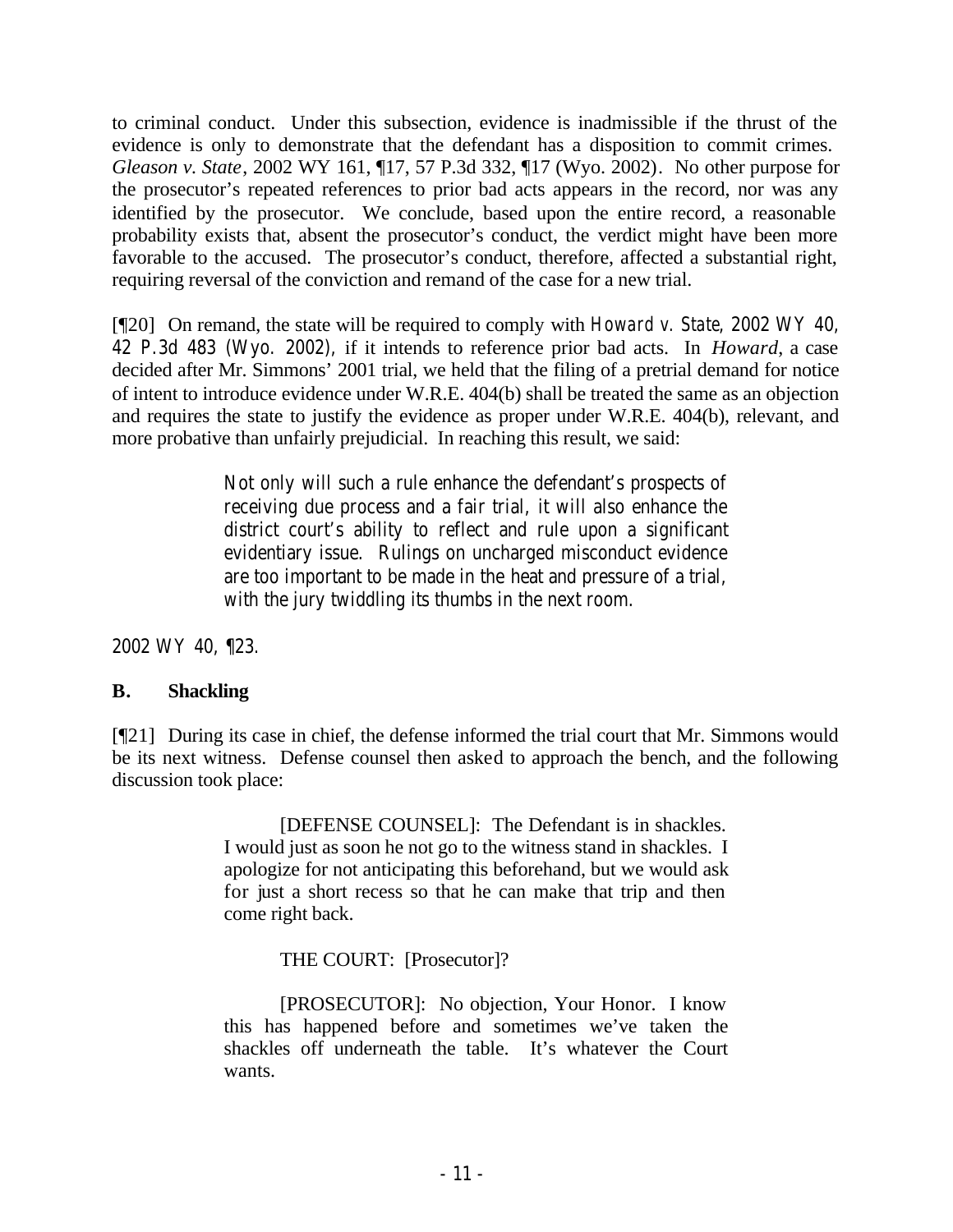THE COURT: Okay. Well, my thought is if a request to free him from shackles was made earlier, I would go ahead and grant that. In the context of this case, it's already been indicated that he is in custody and while he has been in street clothes I don't think the fact that he may be subject to restrain[t]s is - would be a surprise to the jurors, so I don't want to delay these proceedings any further.

It seems like things have really bogged down and ARE going slow. So I'll deny the request, and as I said, I'll allow him to testify, but he can just walk to the witness stand as any other witness would do.

The defense then called Mr. Simmons who came forward in shackles, was sworn, and proceeded to testify.

[¶22] Mr. Simmons claims he was denied his constitutional right to a fair trial when the trial court required him to appear before the jury in shackles. We recently addressed this same issue in *Asch v. State*, 2003 WY 18, ¶62, 62 P.3d 945, ¶62 (Wyo. 2003), and *Urbigkit v. State*, 2003 WY 57, ¶16, 67 P.3d 1207, ¶16 (Wyo. 2003), wherein we said it is an abuse of discretion for a trial court to require a defendant to be shackled or otherwise physically restrained in the courtroom during a jury trial unless: (1) the state moves for such measures, (2) the court hears the state's motion, (3) the defendant has an opportunity to contest the motion, and (4) the court states on the record compelling reasons justifying the measures. Because we reverse and remand for a new trial on the issue of prosecutorial misconduct, we do not decide whether the trial court abused its discretion in requiring Mr. Simmons to appear before the jury in shackles. However, on remand, the procedures outlined in *Asch* must be followed. Under *Asch*, the use of restraints was clearly not appropriate where, as here, the state did not object to removing the shackles and the only reasons appearing in the record for not removing them were Mr. Simmons' failure to raise the matter earlier and the court's concern that the trial was proceeding too slowly and should not be delayed further.

# **C. Spectator Calling Witness a "Liar"**

[¶23] Mr. Simmons asserts he was denied a fair trial because a spectator called a defense witness a liar during her testimony. He claims plain error occurred because the remark was prejudicial on its face and the trial court took no steps to determine whether the jury heard the remark and to correct any unfair prejudice. While asserting there are no Wyoming cases directly on point, Mr. Simmons cites *Gallup v. State*, 559 P.2d 1024 (Wyo. 1977) (per curiam), and *Miller v. State*, 904 P.2d 344 (Wyo. 1995), for the proposition that the trial court must at least take steps under these circumstances to cure any unfair prejudice.

[¶24] The record reflects the following occurred with respect to this claim. During the state's cross-examination of Mr. Simmons' mother, defense counsel asked to approach the bench. A bench conference was held during which defense counsel informed the court that,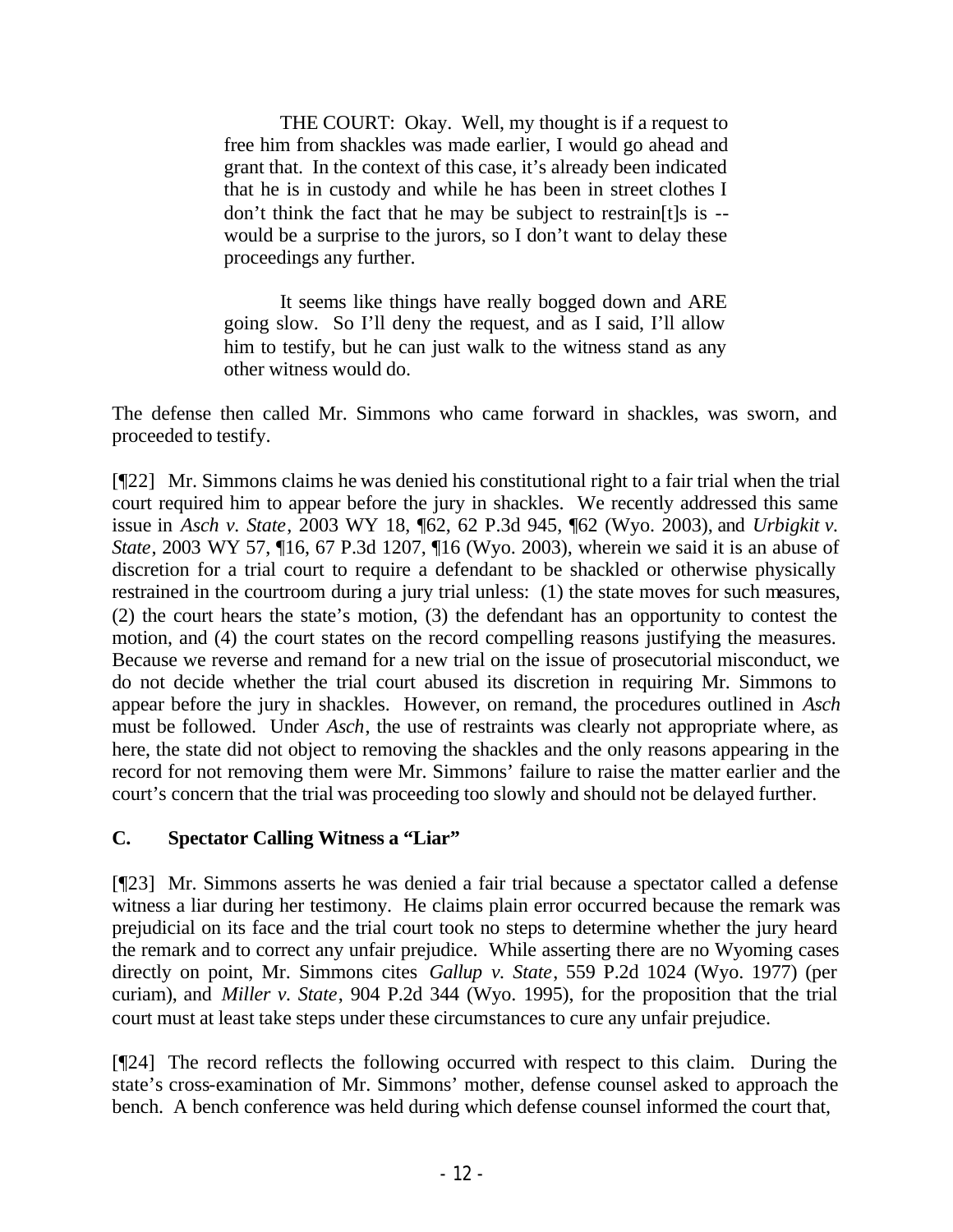during Ms. Simmons' testimony, he heard someone behind him say, "she's a liar." Apparently, the court reporter also overheard the remark. The trial court excused the jury and asked the woman seated behind defense counsel, who was later identified as Ms. Bradford's grandmother, to come forward. The trial court admonished the woman and her husband against making statements intended to influence the jury or detract from the proceedings and threatened to oust them from the courtroom if they made further such statements. The couple apparently left the courtroom. After a recess, the jury was brought back in, and the trial continued. The trial court did not inquire of the jury whether it heard the remark, nor did it take other corrective action. Defense counsel, however, did not object to the manner in which the trial court handled the situation. He did not, for example, ask the trial court to question the jurors about whether they heard the remark, nor did he ask for an instruction reminding the jury that it was to consider only the evidence presented. Defense counsel also did not move for a mistrial.

[¶25] Because no objection was made, Mr. Simmons must show plain error occurred. Under our plain error standard of review, Mr. Simmons must show a clear and unequivocal rule of law was violated, the violation clearly appeared in the record, and the violation resulted in denial of a substantial right to his material prejudice. *Urbigkit*, 2003 WY 57, ¶51. Pursuant to the United States and Wyoming Constitutions, there is no question that a criminal defendant is guaranteed a right to a jury trial, and impartiality of the jury is an essential element of the guarantee. *Oldman v. State*, 998 P.2d 957, 963 (Wyo. 2000); *Garcia v. State*, 777 P.2d 603, 607-08 (Wyo. 1989). When jurors consider extrinsic evidence, a new trial is required if the evidence poses a reasonable possibility of prejudice to the defendant. *Garcia*, 777 P.2d at 608. However, a new trial is not required every time a juror is placed in a potentially compromising situation. *Id*.

> "[I]t is virtually impossible to shield jurors from every contact or influence that might theoretically affect their vote. Due process means a jury capable and willing to decide the case solely on the evidence before it, and a trial judge ever watchful to prevent prejudicial occurrences and to determine the effect of such occurrences when they happen."

*Id*. at 609 (quoting *Smith v. Phillips*, 455 U.S. 209, 217 (1982)). Thus, we have said the trial judge is responsible for maintaining the decorum in the courtroom and has a large measure of discretion in responding to potentially prejudicial occurrences. *Gallup*, 559 P.2d at 1026. This is so because the trial judge is in a far better position to assess the effect of potentially prejudicial occurrences upon the jury. *Id*.

[¶26] At the same time, defense counsel also bears a burden to ensure such potential prejudice is adequately addressed. Where counsel has failed to ask the trial court to admonish the jury, move for a mistrial, or raise an objection to the trial court's response, we have declined to reverse. *See Clegg v. State*, 655 P.2d 1240, 1241-42 (Wyo. 1982) (upholding trial court's response when victim called the defendant a goddamn liar during his testimony); *Tryon v. State*, 567 P.2d 290, 293-94 (Wyo. 1977) (upholding trial court's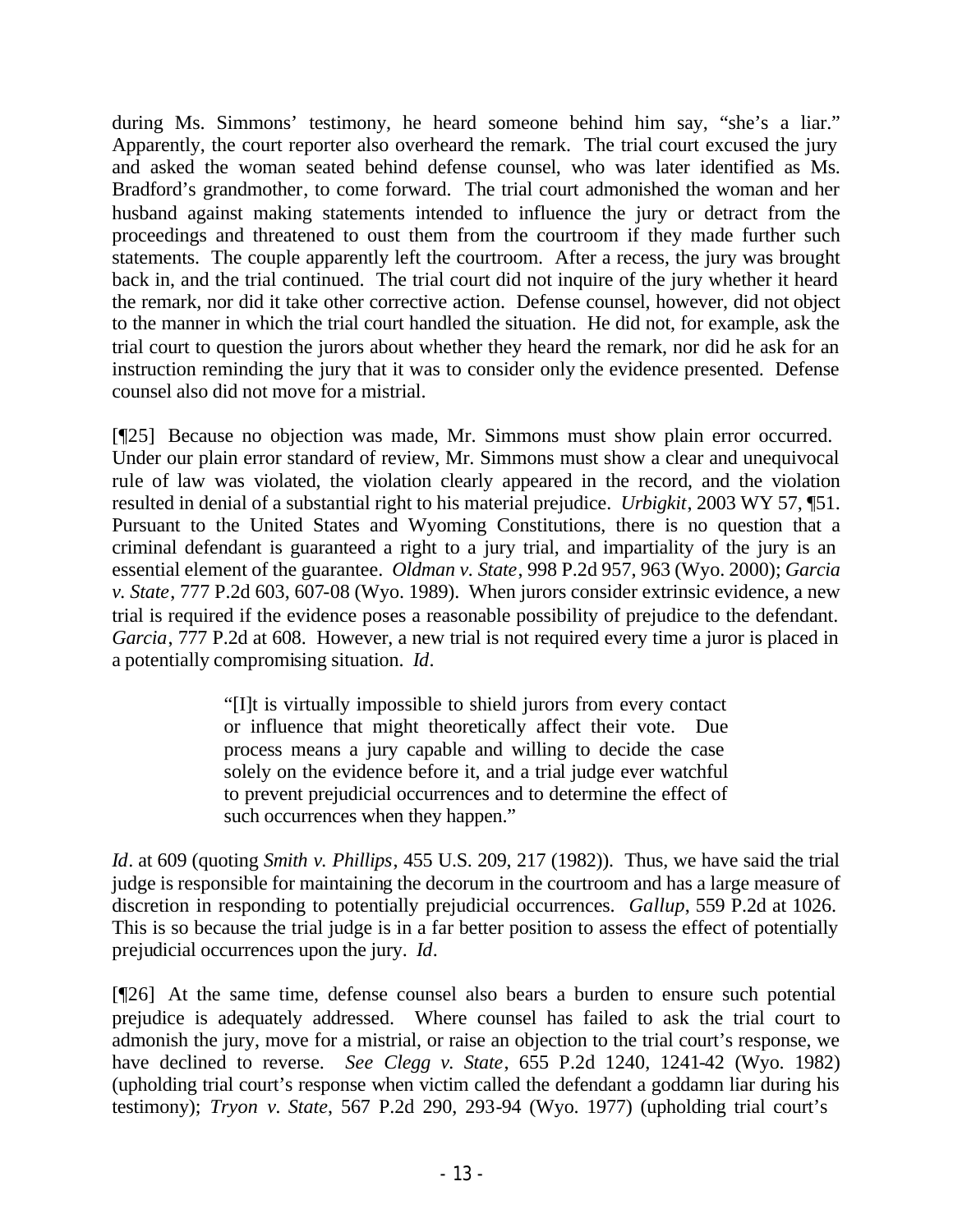response to report that juror received anonymous telephone call concerning prior acts of defendant where defense counsel did not move for mistrial or object); *Gallup*, 559 P.2d at 1026 (upholding trial court's response to courtroom altercation between victim's father and defendant during victim's testimony where defense counsel failed to object, ask for further admonition, or move for mistrial). In such cases, we inferred defense counsel considered the trial court's response sufficient. *Gallup*, 559 P.2d at 1026; *Tryon*, 567 P.2d at 293. These cases illustrate the point that defense counsel bears a substantial burden to ensure such error is adequately addressed at the time it occurs. Where, as here, defense counsel stood silent while the proceedings were allowed to continue without asking the trial court to admonish the jury, give a corrective instruction, or even inquire of the jury whether it heard any comment from the audience, we hold that no violation of a clear and unequivocal rule of law occurred.

[¶27] Mr. Simmons has also failed to show he was denied a substantial right resulting in material prejudice. Error is prejudicial only if the defendant can establish a reasonable probability that, in the absence of the error, the verdict might have been more favorable. *Beaugureau v. State*, 2002 WY 160, ¶16, 56 P.3d 626, ¶16 (Wyo. 2002). Absent evidence that the jury heard the remark made by the spectator, Mr. Simmons cannot establish a reasonable probability that, in the absence of the remark, the verdict might have been more favorable, and his claim must fail. $\frac{2}{3}$ 

# **D. Sufficiency of the Evidence**

[¶28] We review sufficiency of the evidence claims in criminal cases according to the following standard:

> [W] e must determine whether a rational trier of fact could find the essential elements of the crime were proven beyond a reasonable doubt. We do not consider conflicting evidence presented by the unsuccessful party, and afford every favorable inference which may be reasonably and fairly drawn from the successful party's evidence. We have consistently held that it is the jury's responsibility to resolve conflicts in the evidence. "We will not substitute our judgment for that of the jury, . . . our only duty is to determine whether a quorum of reasonable and rational individuals would, or even could, have come to the same result as the jury actually did." [*Bloomquist v. State*, 914 P.2d 812, 824 (Wyo. 1996)].

<sup>2</sup> Prior to oral arguments, Mr. Simmons filed a motion asking this Court to remand the case to the trial court for a hearing to establish that the layout of the courtroom was such that jurors could have overheard the spectator's remark. We denied the motion because, even if Mr. Simmons established the layout of the courtroom, that would not show whether jurors in fact heard the spectator's remark.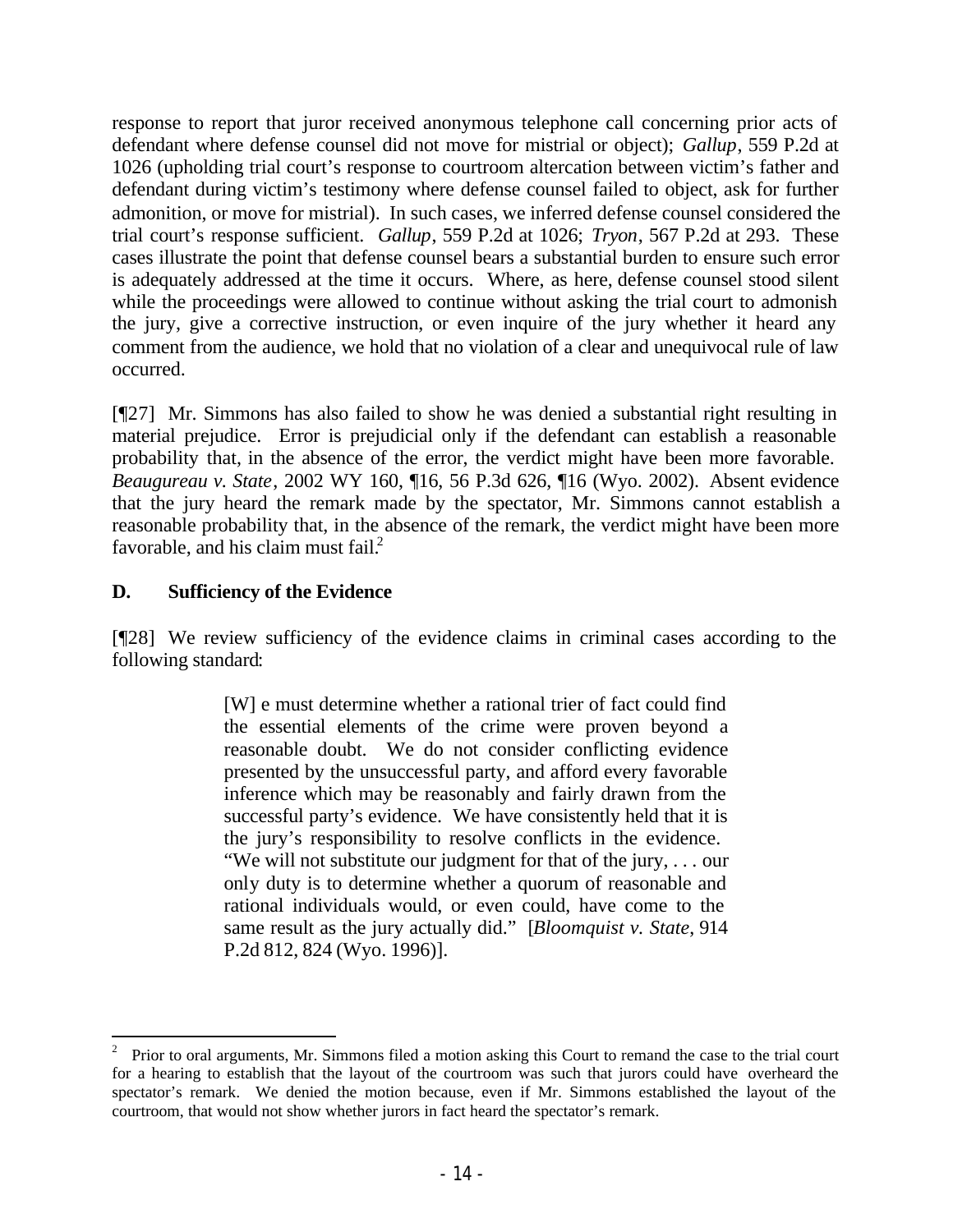*Williams v. State*, 986 P.2d 855, 857 (Wyo. 1999) (some citations omitted); *see also Urbigkit*, 2003 WY 57, ¶44.

[¶29] Pointing to Instruction No. 8, which sets forth the elements necessary for the crime of child abuse, Mr. Simmons contends sufficient evidence was not presented for the jury to convict him of both intentionally **and** recklessly inflicting bodily injury upon B.S. and, without sufficient evidence of both, the verdict must be set aside. Instruction No. 8 stated in relevant part:

> The elements of the crime of Child Abuse, as charged in Count I, are:

> > 1. On or between March 28, 2001 and March 29, 2001

2. In the County of Natrona and State of Wyoming

3. The Defendant, James Simmons, Jr.

4. As a person responsible for the child's welfare

5. Intentionally *or* recklessly

6. Inflicted physical injury, excluding reasonable corporal punishment

7. Upon [B.S.], a person under the age of eighteen (18) years.

(Emphasis added.) Mr. Simmons cites *Bush v. State*, 908 P.2d 963, 966 (Wyo. 1995), in support of his argument, wherein we held a verdict must be set aside in cases where the verdict is supportable on one ground but not on another and it is impossible to tell which ground the jury selected. *Bush* and the line of cases following it involved charging documents and jury instructions containing alternative elements constituting the crime. *See Urbigki*t, 2003 WY 57; *May v. State*, 2003 WY 14, 62 P.3d 574 (Wyo. 2003); *Tanner v. State*, 2002 WY 170, 57 P.3d 1242 (Wyo. 2002). Because in those cases the evidence was insufficient to prove both of the alternative elements and it was impossible to tell which alternative the jury relied upon for conviction, we reversed. Relying on these cases, Mr. Simmons claims his conviction for child abuse must be reversed because the state proved only that he intentionally injured B.S. and not that he recklessly injured him. Mr. Simmons asserts there is no evidence to sustain a conviction based on recklessly inflicting injury and so, under the *Bush* line of cases, his conviction must be reversed.

[¶30] In *O'Brien v. State*, 2002 WY 63, ¶20, 45 P.3d 225, ¶20 (Wyo. 2002) (citation omitted), we said: